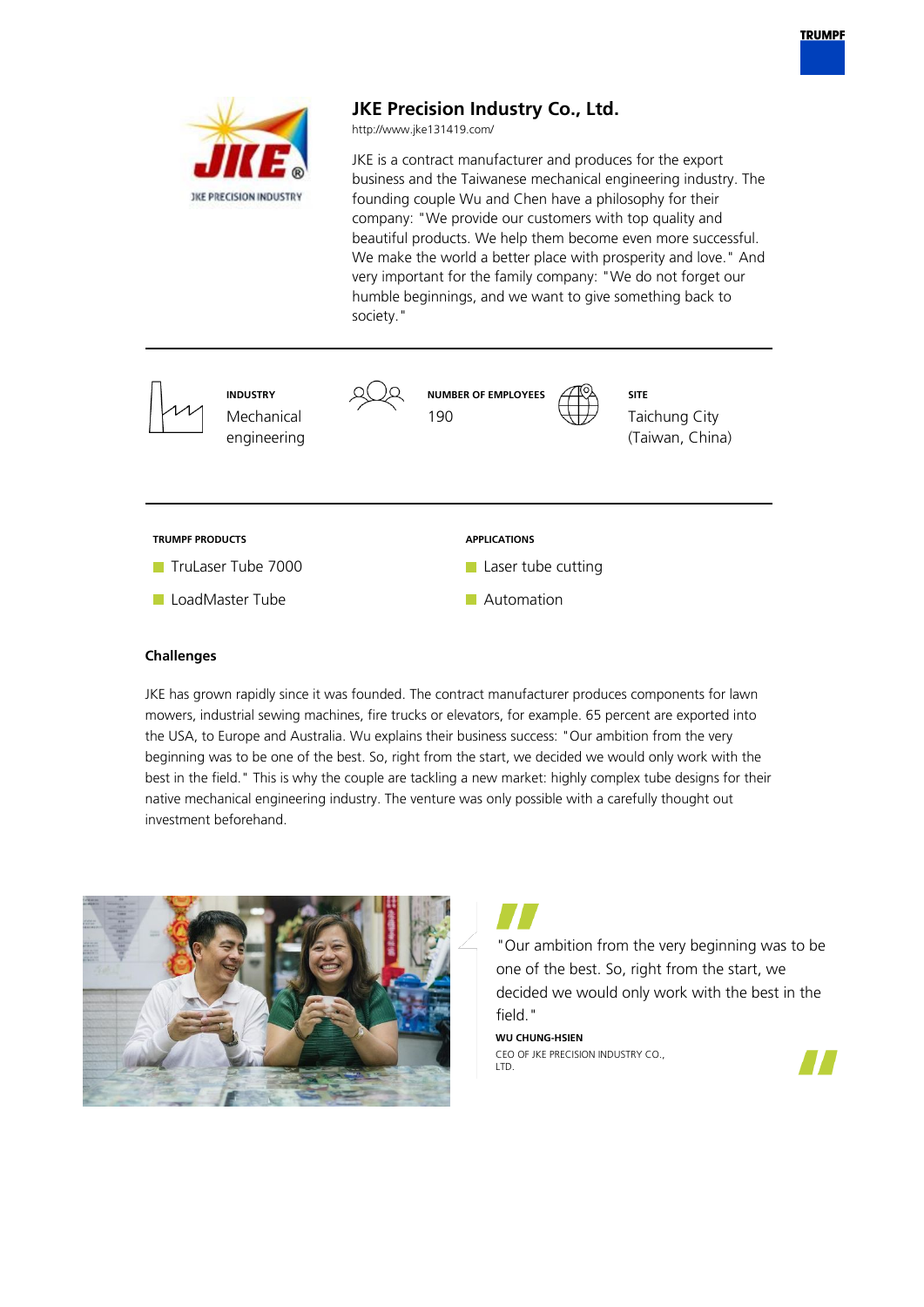### **Solutions**

The couple decided to purchase a TruLaser Tube 7000 and the LoadMaster Tube automation. Wu explains their choice: "A decisive factor for us when purchasing the machine was that it is highly automated and that TRUMPF has an outstanding local service team right here in Taiwan." Their purchase lines up with their ideals as well: "TRUMPF and JKE are both family companies. I believe we share the same values: sustainable management, striving for technical excellence and investment in good staff."

#### **Implementation**

The laser tube-cutting machine has been operational in the JKE hall since 2014. The TruLaser Tube 7000 is automatically loaded by a LoadMaster Tube and cuts tubes with diameters of up to 250 millimeters and wall thicknesses of up to eight millimeters in mild steel. Wu is satisfied: "The machine produces with consistently top quality. This really sets us apart from our competitors."







### **Forecast**

The secret to the entrepreneurial success of Wu and Chen is more than good business acumen. They live by a philosophy close to their heart: "High quality is connected to beauty. And we want to give our customers beauty so they can be even more successful. We use our creativity to make the world a better place with prosperity, success and love." This is also mirrored in the company's relaxed family atmosphere. "We want our staff to be happy and find joy in their work. It is not just about business success for us, we want to cultivate joy at JKE."

#### **Find out more about our products**



# **Our laser tube-cutting machines**

Cut tubes and profiles cleanly, quickly and efficiently with the laser. Discover the benefits of laser tube cutting and find out more about our machines.